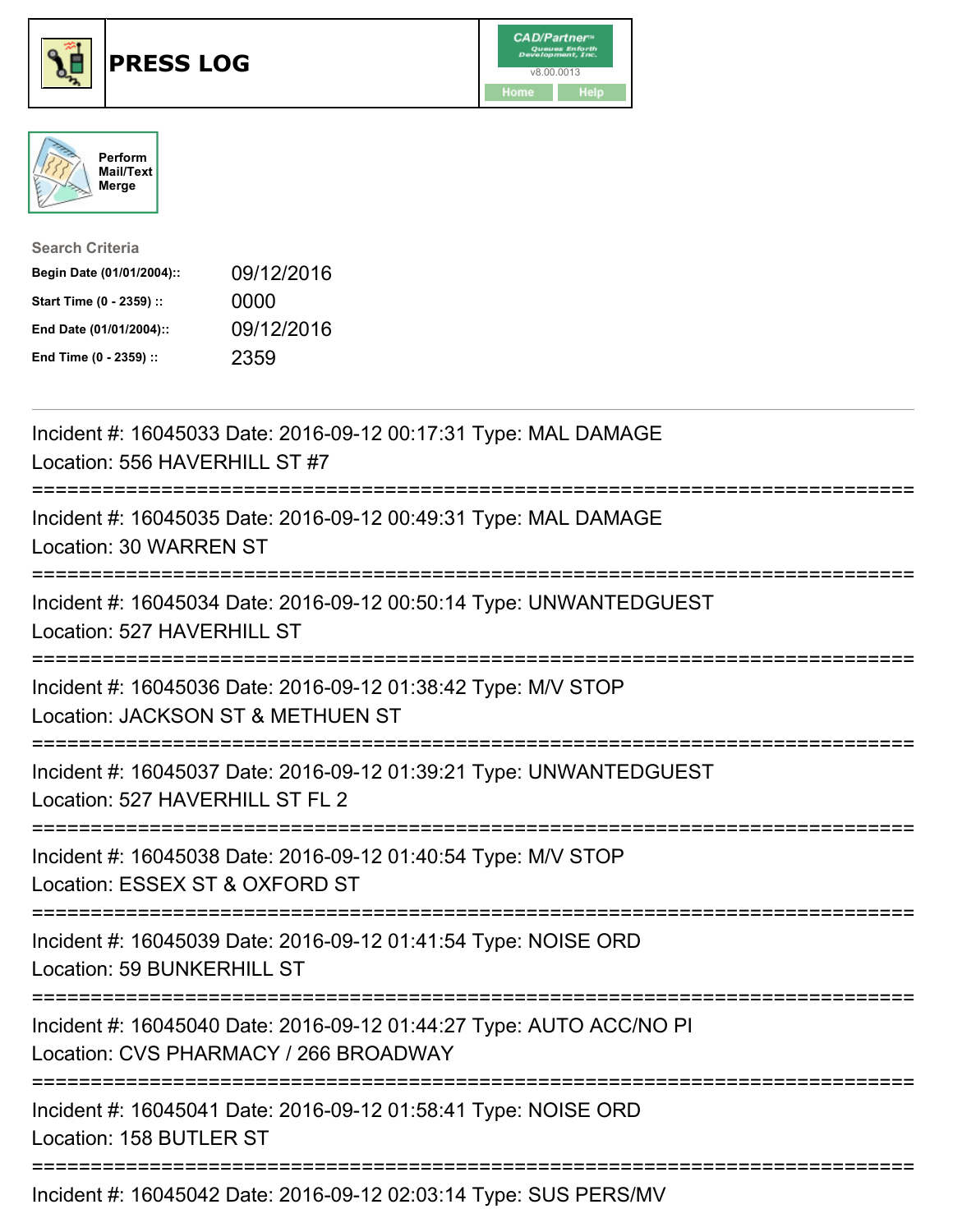| Location: EL PEZ DORADO / 676 ESSEX ST<br>;==========================                                                       |
|-----------------------------------------------------------------------------------------------------------------------------|
| Incident #: 16045043 Date: 2016-09-12 02:06:15 Type: B&E/MV/PROG<br>Location: 398 SALEM ST<br>------------------            |
| Incident #: 16045044 Date: 2016-09-12 02:09:59 Type: A&B PAST<br>Location: 107 LAWRENCE ST                                  |
| Incident #: 16045045 Date: 2016-09-12 02:24:39 Type: NOISE ORD<br>Location: 6 SPRINGFIELD ST FL 1                           |
| Incident #: 16045046 Date: 2016-09-12 02:27:04 Type: SPECIAL CHECK<br>Location: ESSEX ST & OXFORD ST                        |
| Incident #: 16045047 Date: 2016-09-12 02:36:50 Type: M/V STOP<br>Location: BROADWAY & CROSS ST<br>:======================== |
| Incident #: 16045048 Date: 2016-09-12 02:40:42 Type: B&E/MV/PAST<br>Location: HAVERHILL ST & UNION ST                       |
| Incident #: 16045049 Date: 2016-09-12 02:44:36 Type: MISSING PERS<br>Location: 149 BAILEY ST                                |
| Incident #: 16045050 Date: 2016-09-12 02:48:05 Type: HARASSMENT<br>Location: 1 CANAL ST                                     |
| Incident #: 16045051 Date: 2016-09-12 02:48:14 Type: M/V STOP<br><b>Location: 1 MILL</b>                                    |
| Incident #: 16045052 Date: 2016-09-12 02:55:59 Type: AUTO ACC/PI<br>Location: FRANKLIN ST & LOWELL ST                       |
| Incident #: 16045053 Date: 2016-09-12 02:59:53 Type: M/V STOP<br>Location: BROADWAY & WATER ST                              |
| Incident #: 16045054 Date: 2016-09-12 03:37:58 Type: UNATENEDCHILD<br>Location: ABBOTT ST & S UNION ST                      |
| Incident #: 16045055 Date: 2016-09-12 03:43:55 Type: M/V STOP<br>Location: BROADWAY & TREMONT ST                            |
| Incident #: 16045056 Date: 2016-09-12 04:15:11 Type: BUILDING CHK                                                           |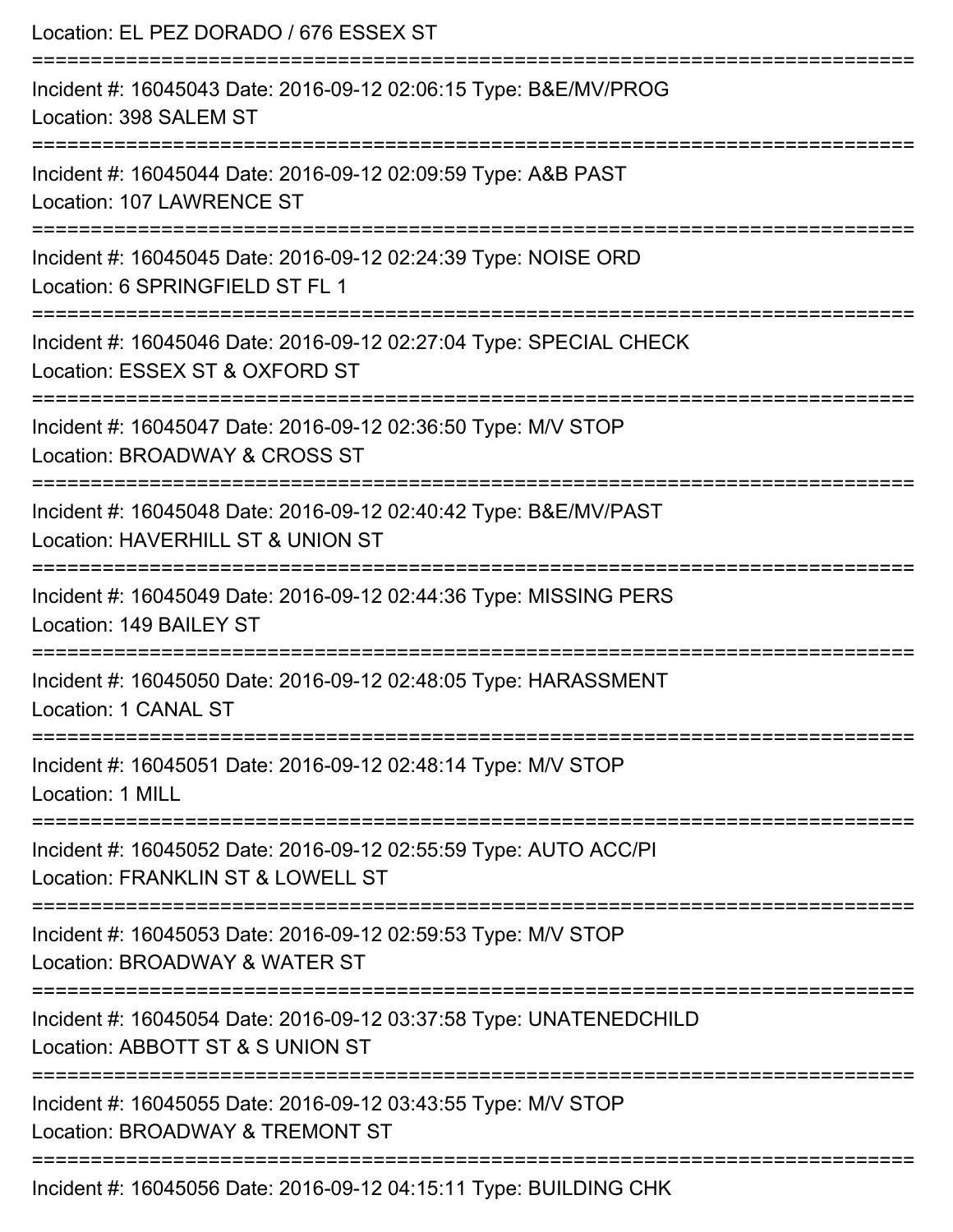| Incident #: 16045057 Date: 2016-09-12 04:16:39 Type: M/V STOP<br>Location: AMESBURY ST & ESSEX ST                                               |
|-------------------------------------------------------------------------------------------------------------------------------------------------|
| Incident #: 16045058 Date: 2016-09-12 04:46:50 Type: ASSSIT OTHER PD<br>Location: 93N & EXIT 48                                                 |
| Incident #: 16045059 Date: 2016-09-12 05:08:03 Type: ALARM/BURG<br>Location: OLIVER SCHOOL / 183 HAVERHILL ST                                   |
| Incident #: 16045060 Date: 2016-09-12 05:21:33 Type: M/V STOP<br>Location: HAVERHILL ST & NEWBURY ST                                            |
| Incident #: 16045062 Date: 2016-09-12 06:01:19 Type: MAL DAMAGE<br>Location: 143 ANDOVER ST                                                     |
| :===============================<br>Incident #: 16045061 Date: 2016-09-12 06:06:56 Type: TRAINING<br>Location: TRAIN STATION / 211 MERRIMACK ST |
| Incident #: 16045063 Date: 2016-09-12 06:26:45 Type: B&E/MV/PAST<br>Location: 22 WOODLAND ST #105                                               |
| Incident #: 16045064 Date: 2016-09-12 06:47:34 Type: MAL DAMAGE<br>Location: 195 OSGOOD ST                                                      |
| Incident #: 16045065 Date: 2016-09-12 06:52:44 Type: CK WELL BEING<br>Location: 2 WEBSTER CT                                                    |
| Incident #: 16045066 Date: 2016-09-12 06:53:05 Type: TRANSPORT<br>Location: 90 LOWELL ST                                                        |
| Incident #: 16045067 Date: 2016-09-12 06:54:30 Type: AUTO ACC/NO PI<br>Location: 268 HAMPSHIRE ST                                               |
| Incident #: 16045068 Date: 2016-09-12 06:57:21 Type: PARK & WALK<br>Location: 0 BROADWAY                                                        |
| Incident #: 16045071 Date: 2016-09-12 07:08:25 Type: MAL DAMAGE<br>Location: 138 DRACUT ST                                                      |
| Incident #: 16045069 Date: 2016-09-12 07:09:09 Type: MAL DAMAGE                                                                                 |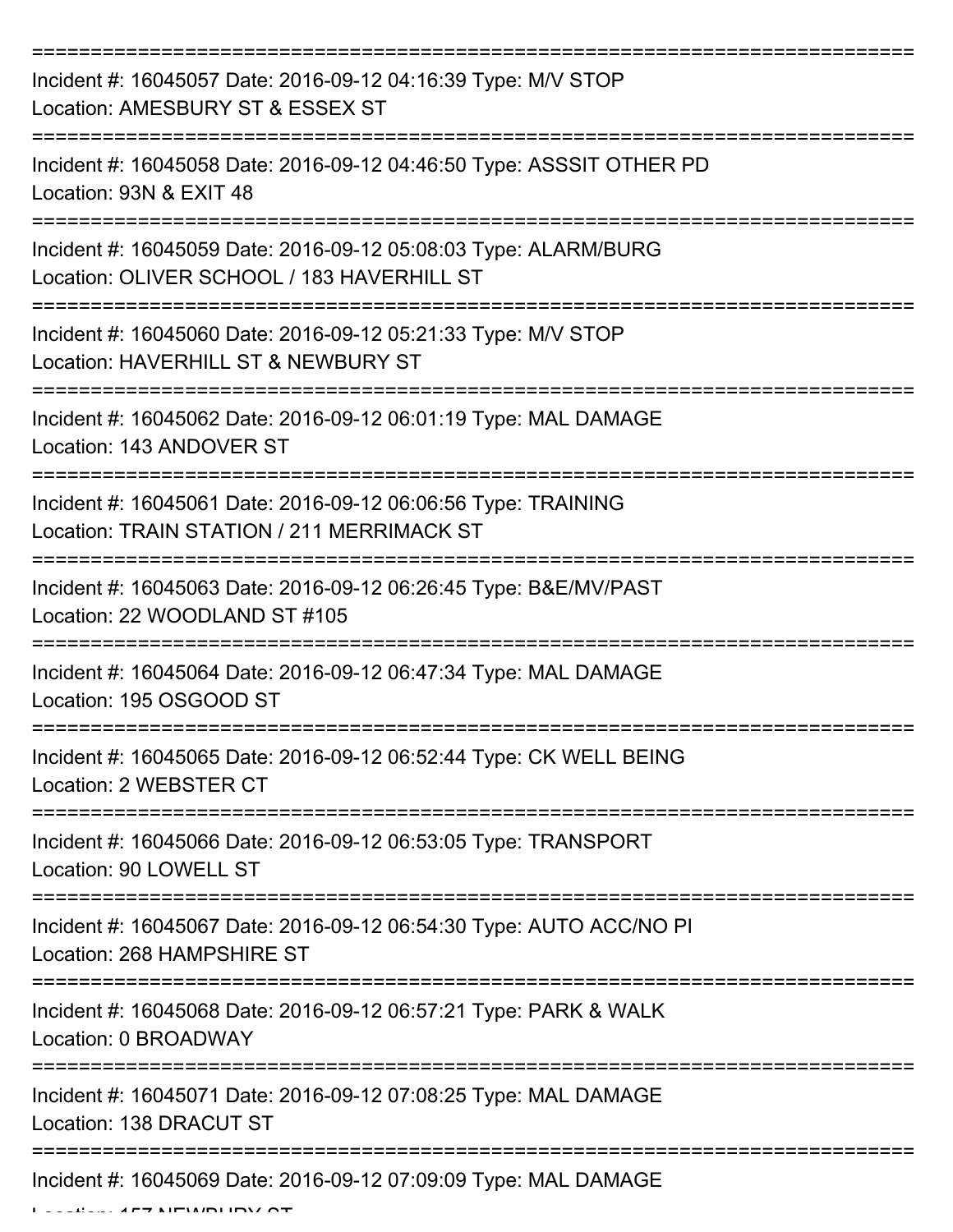| Incident #: 16045070 Date: 2016-09-12 07:11:57 Type: ESCORT<br>Location: FROST SCHOOL / 33 HAMLET ST         |
|--------------------------------------------------------------------------------------------------------------|
| Incident #: 16045072 Date: 2016-09-12 07:13:37 Type: ESCORT<br>Location: PARTHUM SCHOOL / 255 E HAVERHILL ST |
| Incident #: 16045073 Date: 2016-09-12 07:20:42 Type: CLOSE STREET<br>Location: ABBOTT ST & S UNION ST        |
| Incident #: 16045074 Date: 2016-09-12 07:25:57 Type: B&E/MV/PAST<br>Location: BAY STATE RD                   |
| Incident #: 16045075 Date: 2016-09-12 07:31:17 Type: CLOSE STREET<br>Location: MYRTLE & PARK                 |
| Incident #: 16045076 Date: 2016-09-12 07:36:12 Type: TRANSPORT<br>Location: 90 LOWELL ST                     |
| Incident #: 16045077 Date: 2016-09-12 07:38:27 Type: WARRANT SERVE<br>Location: 41 FERN ST                   |
| Incident #: 16045078 Date: 2016-09-12 07:44:39 Type: A&B PAST<br>Location: 68 BOXFORD ST                     |
| Incident #: 16045079 Date: 2016-09-12 07:58:39 Type: SUS PERS/MV<br>Location: TAYLOR RENTAL / 637 ANDOVER ST |
| Incident #: 16045081 Date: 2016-09-12 08:01:16 Type: B&E/MV/PAST<br>Location: 98 BERNARD AV                  |
| Incident #: 16045080 Date: 2016-09-12 08:01:57 Type: MAN DOWN<br>Location: BROADWAY & HAVERHILL ST           |
| Incident #: 16045082 Date: 2016-09-12 08:06:36 Type: ANIMAL COMPL<br>Location: ERVING AV & SHORT ST          |
| Incident #: 16045083 Date: 2016-09-12 08:10:11 Type: LARCENY/PAST<br>Location: 74 HANCOCK ST                 |
| Incident #: 16045084 Date: 2016-09-12 08:12:46 Type: 209A/SERVE                                              |

Location: 270 E HAVEDHILL ST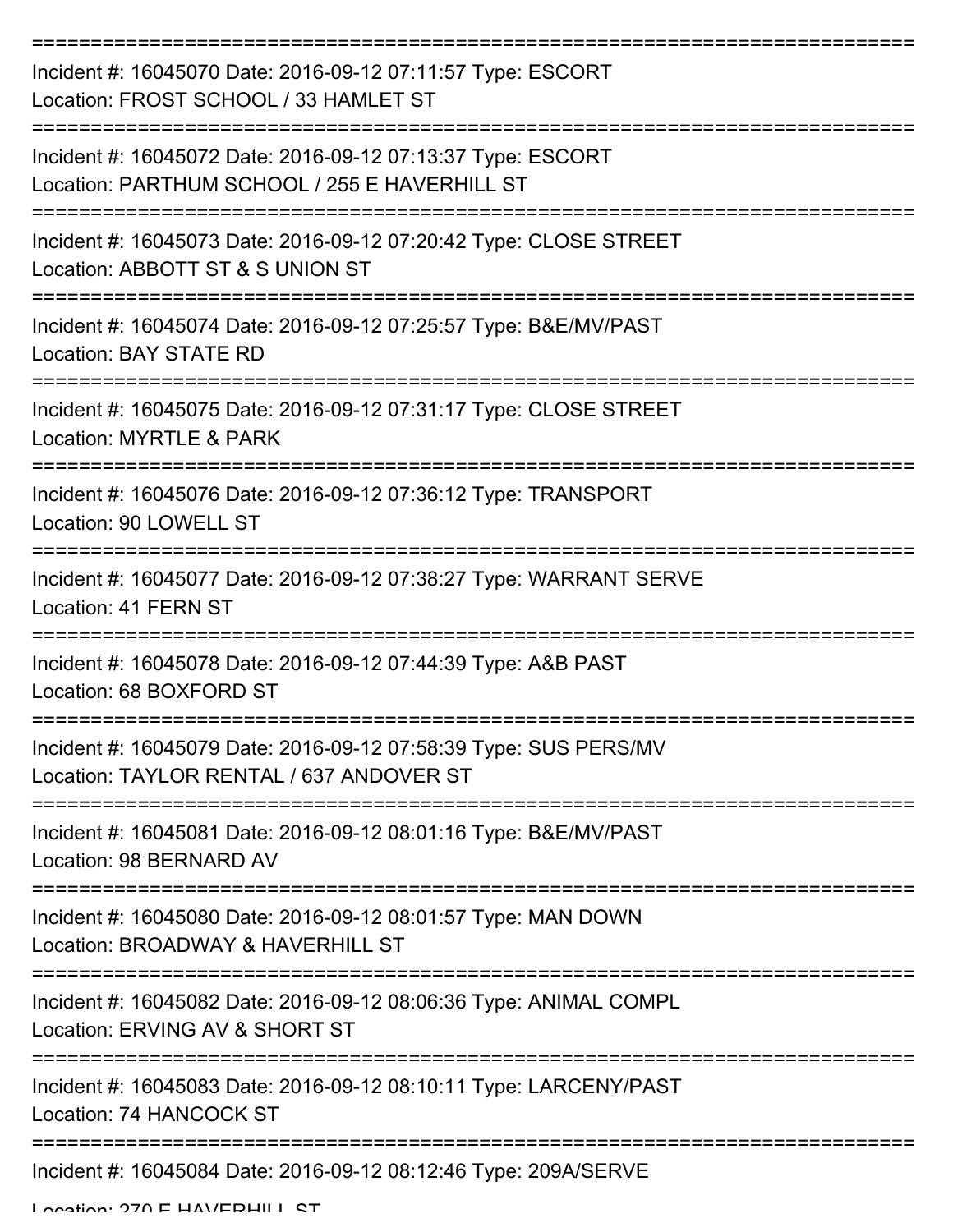| Incident #: 16045085 Date: 2016-09-12 08:29:08 Type: M/V STOP<br>Location: PROSPECT ST AND EAST HAVERHILL                                   |
|---------------------------------------------------------------------------------------------------------------------------------------------|
| Incident #: 16045086 Date: 2016-09-12 08:31:03 Type: M/V STOP<br>Location: EAST HAVERHILL ST AND HIGH ST                                    |
| Incident #: 16045087 Date: 2016-09-12 08:37:53 Type: 209A/SERVE<br>Location: 12 TENNEY ST                                                   |
| Incident #: 16045088 Date: 2016-09-12 08:44:00 Type: 209A/SERVE<br>Location: 10 ALLYN TER                                                   |
| Incident #: 16045089 Date: 2016-09-12 08:51:13 Type: 209A/VIOLATION<br>Location: 222 PARK ST<br>----------------------------<br>----------- |
| Incident #: 16045090 Date: 2016-09-12 08:51:48 Type: MAL DAMAGE<br>Location: 53 HAWLEY ST                                                   |
| Incident #: 16045091 Date: 2016-09-12 09:14:36 Type: INVESTIGATION<br>Location: 90 LOWELL ST                                                |
| Incident #: 16045092 Date: 2016-09-12 09:17:06 Type: HIT & RUN M/V<br>Location: 44 MELVIN ST                                                |
| Incident #: 16045093 Date: 2016-09-12 09:22:48 Type: TOW OF M/V<br>Location: TRESPASS / 380 ELM ST                                          |
| Incident #: 16045095 Date: 2016-09-12 09:29:53 Type: ALARM/HOLD<br>Location: HEALTH QUARTERS / 280 MERRIMACK ST FL 5TH FL                   |
| Incident #: 16045094 Date: 2016-09-12 09:30:06 Type: SUS PERS/MV<br>Location: JACKSON ST & METHUEN ST                                       |
| Incident #: 16045096 Date: 2016-09-12 09:35:07 Type: MAL DAMAGE<br>Location: 118 WOODLAND ST                                                |
| Incident #: 16045097 Date: 2016-09-12 09:36:10 Type: ALARMS<br>Location: RAINBOW APPAREL / 67 WINTHROP AV                                   |
| Incident #: 16045098 Date: 2016-09-12 09:48:11 Type: M/V STOP                                                                               |

Location: 200 MERRIMACK ST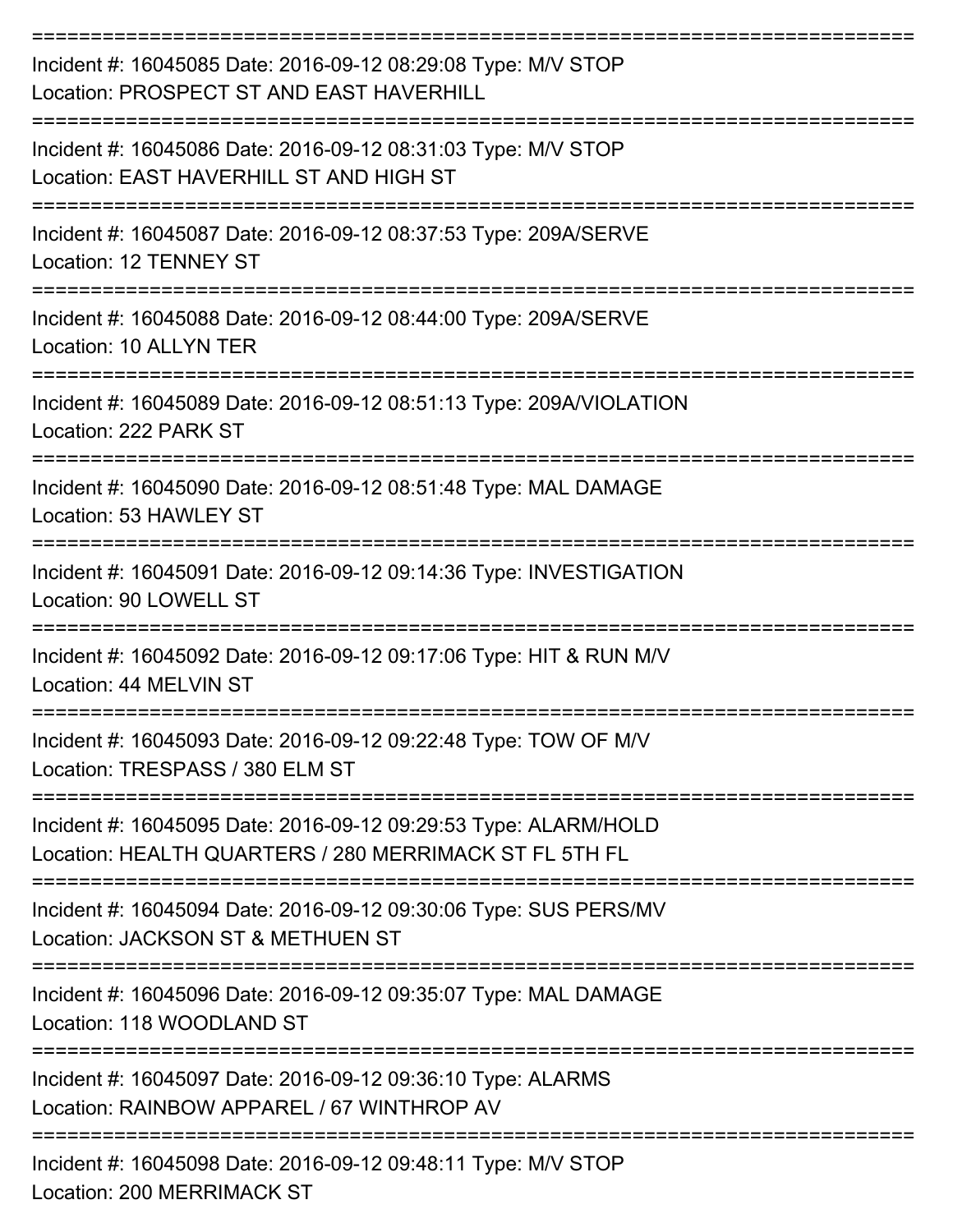| Incident #: 16045099 Date: 2016-09-12 10:00:25 Type: MAL DAMAGE<br>Location: BREEN SCHOOL / 114 OSGOOD ST           |
|---------------------------------------------------------------------------------------------------------------------|
| :====================<br>Incident #: 16045100 Date: 2016-09-12 10:06:32 Type: STOL/MV/PAS<br>Location: 47 MELVIN ST |
| Incident #: 16045101 Date: 2016-09-12 10:08:57 Type: AUTO ACC/UNK PI<br>Location: ARLINGTON ST & LAWRENCE ST        |
| Incident #: 16045102 Date: 2016-09-12 10:32:42 Type: HIT & RUN M/V<br>Location: 75 HILLSIDE AV                      |
| Incident #: 16045103 Date: 2016-09-12 10:41:42 Type: B&E/PAST<br>Location: LAWRENCE GENERAL HOSPITAL / 1 GENERAL ST |
| Incident #: 16045104 Date: 2016-09-12 10:47:59 Type: M/V STOP<br>Location: 5 CHICKERING ST                          |
| Incident #: 16045105 Date: 2016-09-12 10:55:28 Type: WIRE DOWN<br>Location: DOYLE ST & WATER ST                     |
| Incident #: 16045106 Date: 2016-09-12 10:58:40 Type: 209A/VIOLATION<br>Location: 5 A SUMMER ST                      |
| Incident #: 16045107 Date: 2016-09-12 11:12:48 Type: AUTO ACC/UNK PI<br>Location: WINTHROP AV                       |
| Incident #: 16045108 Date: 2016-09-12 11:15:17 Type: M/V STOP<br>Location: AMESBURY ST & COMMON ST                  |
| Incident #: 16045109 Date: 2016-09-12 11:22:47 Type: WARRANT SERVE<br>Location: 38 BUSWELL ST                       |
| Incident #: 16045110 Date: 2016-09-12 11:25:41 Type: B&E/PAST<br>Location: 61 KNOX ST #APT 1                        |
| Incident #: 16045111 Date: 2016-09-12 11:30:46 Type: ANIMAL COMPL<br>Location: 16 CURRIER ST                        |
| Incident #: 16045112 Date: 2016-09-12 11:42:54 Type: MEDIC SUPPORT<br>Location: ARLINGTON CLUB / 564 HAMPSHIRE ST   |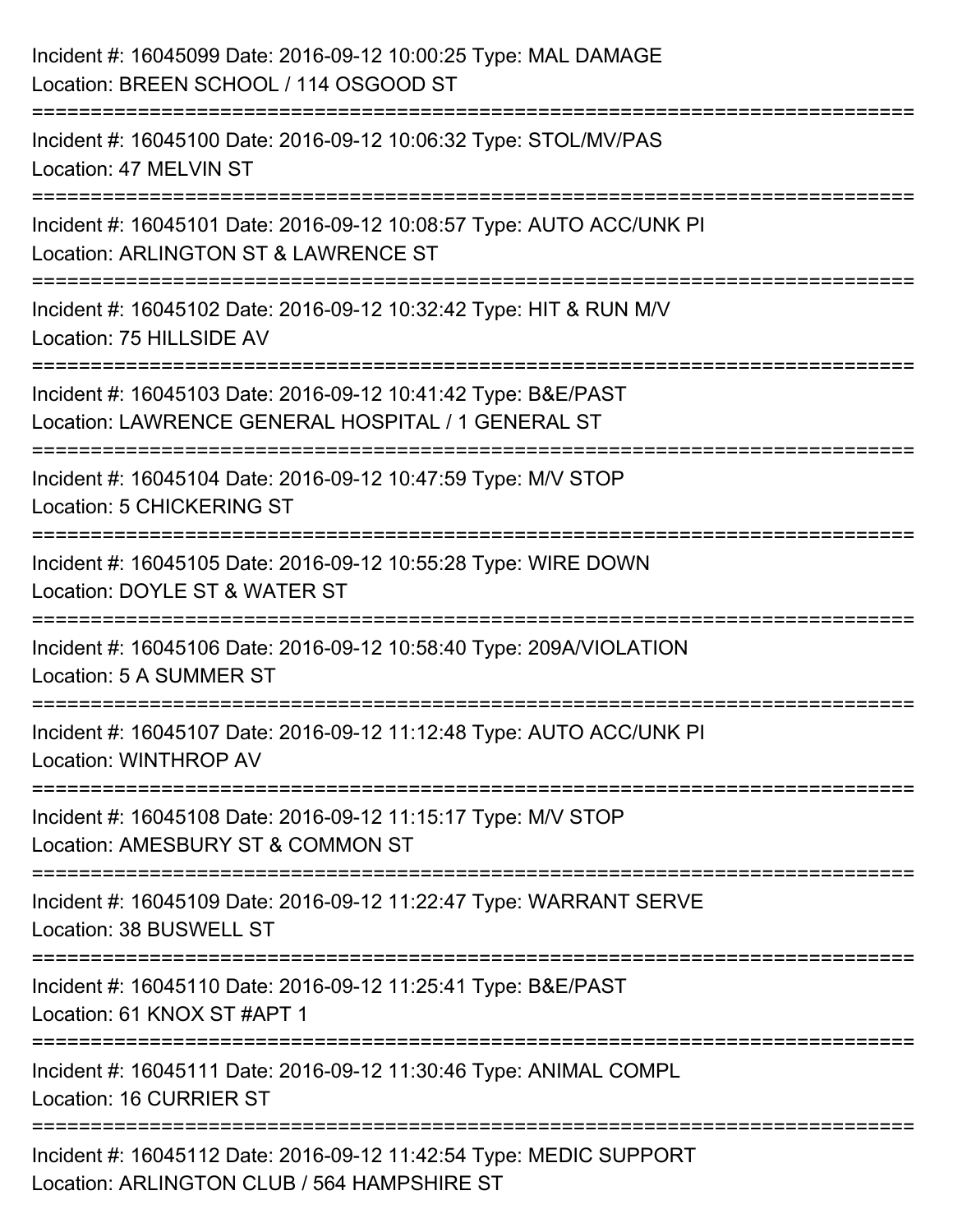| Incident #: 16045113 Date: 2016-09-12 11:46:11 Type: 209A/SERVE<br>Location: 121 WEST ST                                              |
|---------------------------------------------------------------------------------------------------------------------------------------|
| Incident #: 16045114 Date: 2016-09-12 12:11:21 Type: MEDIC SUPPORT<br>Location: 205 CARLETON ST                                       |
| Incident #: 16045115 Date: 2016-09-12 12:17:10 Type: A&B PAST<br>Location: 59 TREMONT ST<br>==================================        |
| Incident #: 16045116 Date: 2016-09-12 12:26:52 Type: 209A/SERVE<br>Location: 550 BROADWAY                                             |
| Incident #: 16045117 Date: 2016-09-12 12:32:49 Type: INVESTIGATION<br>Location: 71 N PARISH RD                                        |
| Incident #: 16045118 Date: 2016-09-12 12:38:40 Type: 209A/SERVE<br>Location: 11 THORNTON AV<br>====================================== |
| Incident #: 16045119 Date: 2016-09-12 12:56:01 Type: ALARM/BURG<br>Location: DE CARMEN SALON / 473 ESSEX ST                           |
| Incident #: 16045120 Date: 2016-09-12 13:01:45 Type: ASSSIT AMBULANC<br>Location: 10 ROWE ST                                          |
| Incident #: 16045121 Date: 2016-09-12 13:03:42 Type: SUS PERS/MV<br>Location: 76 HANCOCK ST                                           |
| Incident #: 16045122 Date: 2016-09-12 13:06:49 Type: NOTIFICATION<br>Location: 32 BROOK ST                                            |
| Incident #: 16045123 Date: 2016-09-12 13:09:24 Type: NOTIFICATION<br>Location: 118 FRANKLIN ST                                        |
| Incident #: 16045124 Date: 2016-09-12 13:27:03 Type: MAL DAMAGE<br>Location: 337 ESSEX ST                                             |
| Incident #: 16045125 Date: 2016-09-12 13:27:35 Type: ALARM/BURG<br>Location: DE CARMEN SALON / 473 ESSEX ST                           |
| Incident #: 16045126 Date: 2016-09-12 13:36:17 Type: SUS PERS/MV<br>Location: LINDEN ST & PEARL ST                                    |

===========================================================================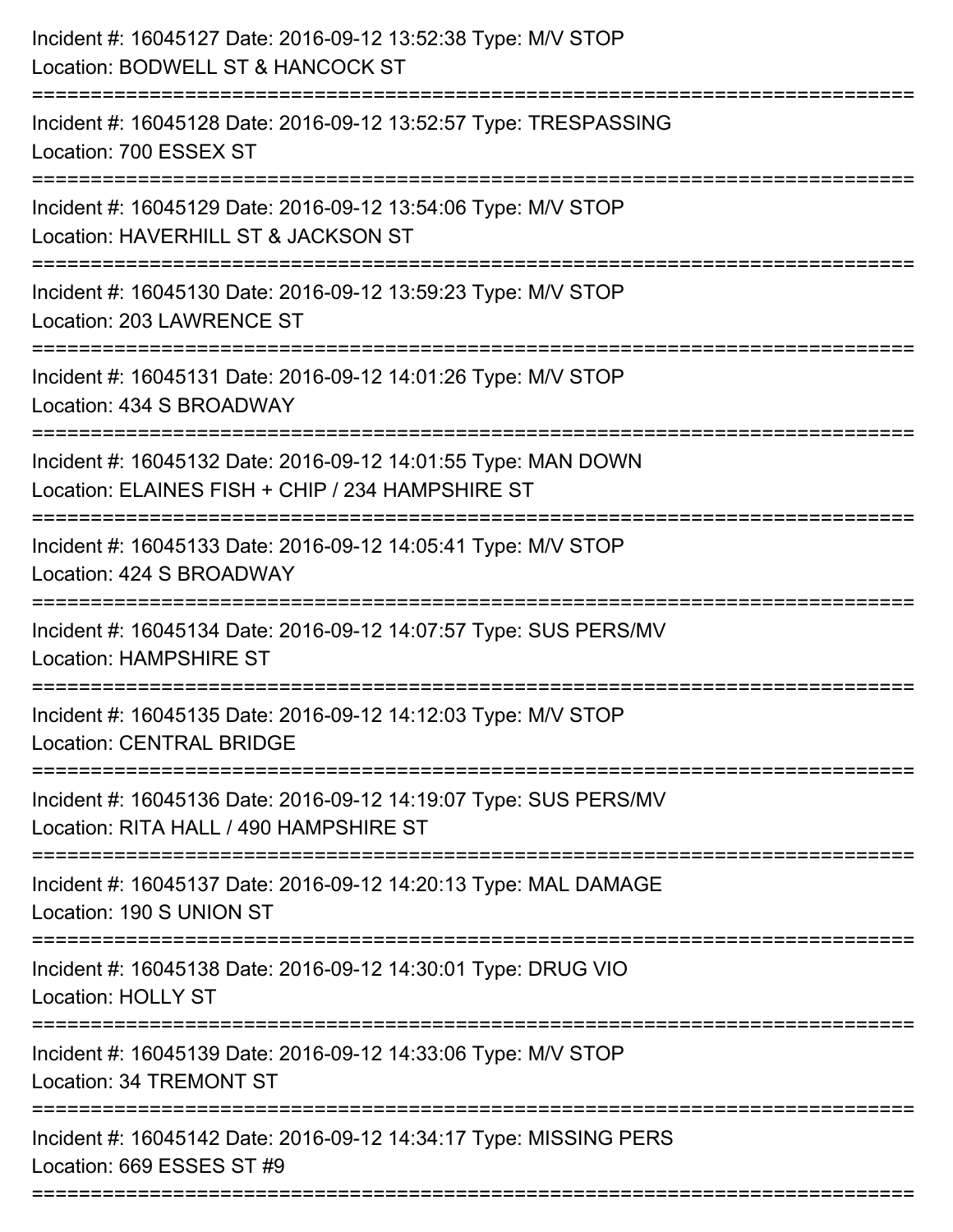Location: CENTRAL BRIDGE

| Incident #: 16045141 Date: 2016-09-12 14:37:56 Type: SUS PERS/MV<br><b>Location: MANCHESTER ST</b>       |
|----------------------------------------------------------------------------------------------------------|
| Incident #: 16045143 Date: 2016-09-12 14:46:32 Type: M/V STOP<br>Location: 126 FRANKLIN ST               |
| Incident #: 16045144 Date: 2016-09-12 14:53:12 Type: MEDIC SUPPORT<br><b>Location: CENTRAL BRIDGE</b>    |
| Incident #: 16045145 Date: 2016-09-12 14:55:48 Type: SUS PERS/MV<br>Location: 71 N PARISH RD             |
| Incident #: 16045146 Date: 2016-09-12 14:57:57 Type: ALARM/BURG<br>Location: 22 PACKARD ST               |
| Incident #: 16045147 Date: 2016-09-12 15:11:43 Type: M/V STOP<br>Location: E HAVERHILL ST & HAVERHILL ST |
| Incident #: 16045148 Date: 2016-09-12 15:14:24 Type: AUTO ACC/UNK PI<br><b>Location: MARSTON ST</b>      |
| Incident #: 16045149 Date: 2016-09-12 15:28:40 Type: M/V STOP<br>Location: 36 OSGOOD ST                  |
| Incident #: 16045150 Date: 2016-09-12 15:33:41 Type: HIT & RUN M/V<br>Location: MELVIN ST & OXFORD ST    |
| Incident #: 16045151 Date: 2016-09-12 15:40:55 Type: SUS PERS/MV<br>Location: 9 FALLON ST                |
| Incident #: 16045152 Date: 2016-09-12 15:48:09 Type: MAN DOWN<br>Location: ERVING AV & MYRTLE CT         |
| Incident #: 16045153 Date: 2016-09-12 15:55:23 Type: MV/BLOCKING<br>Location: GENESIS AUTO / 12 BROADWAY |
| Incident #: 16045154 Date: 2016-09-12 16:00:13 Type: DISTURBANCE<br>Location: 197 EXCHANGE ST            |
|                                                                                                          |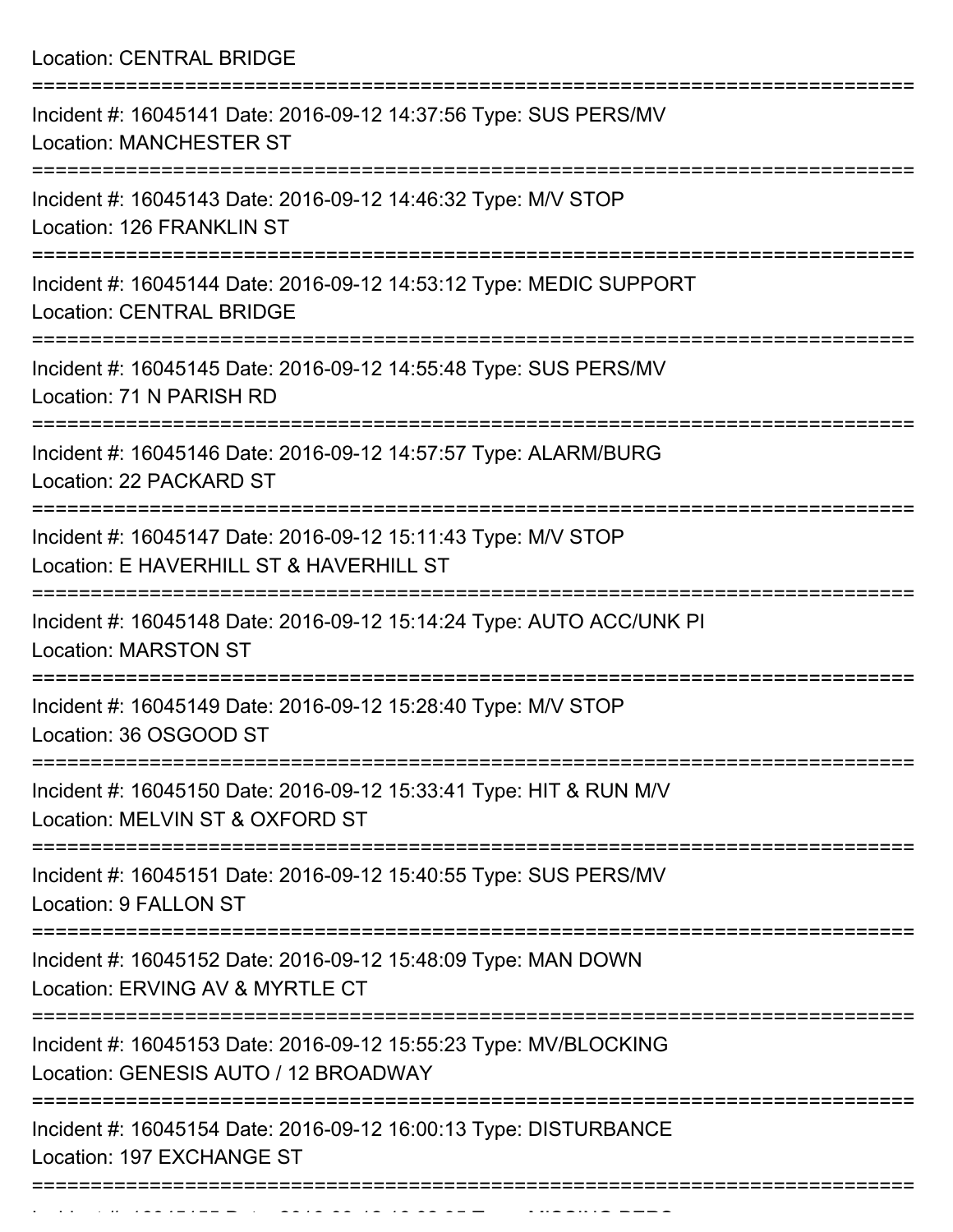Location: 435 BROADWAY #APT8 =========================================================================== Incident #: 16045156 Date: 2016-09-12 16:05:29 Type: LARCENY/PAST Location: 32 LAWRENCE ST =========================================================================== Incident #: 16045157 Date: 2016-09-12 16:13:06 Type: DISTURBANCE Location: NEWBURY ST & SUMMER ST =========================================================================== Incident #: 16045158 Date: 2016-09-12 16:24:51 Type: HIT & RUN PED Location: HAVERHILL ST & WEST ST =========================================================================== Incident #: 16045159 Date: 2016-09-12 16:31:04 Type: SUS PERS/MV Location: 2 APPLETON ST =========================================================================== Incident #: 16045160 Date: 2016-09-12 16:44:17 Type: SUICIDE ATTEMPT Location: 12 BASSWOOD ST =========================================================================== Incident #: 16045161 Date: 2016-09-12 16:47:03 Type: DISTURBANCE Location: 90 SUMMER ST FL 1STFL =========================================================================== Incident #: 16045162 Date: 2016-09-12 16:50:00 Type: M/V STOP Location: HAVERHILL ST & WEST ST =========================================================================== Incident #: 16045163 Date: 2016-09-12 17:05:59 Type: AUTO ACC/PED Location: 90 LOWELL ST =========================================================================== Incident #: 16045164 Date: 2016-09-12 17:12:05 Type: THREATS Location: 129 BENNINGTON ST =========================================================================== Incident #: 16045165 Date: 2016-09-12 17:14:22 Type: SUS PERS/MV Location: BRUCKMANS FEED / 179 S BROADWAY =========================================================================== Incident #: 16045166 Date: 2016-09-12 17:25:51 Type: INVESTIGATION Location: 90 LOWELL ST =========================================================================== Incident #: 16045169 Date: 2016-09-12 17:27:48 Type: MISSING PERS Location: 90 LOWELL ST =========================================================================== Incident #: 16045167 Date: 2016-09-12 17:28:40 Type: WOMAN DOWN Location: BASKETBALL COURT / SHAWSHEEN RD ===========================================================================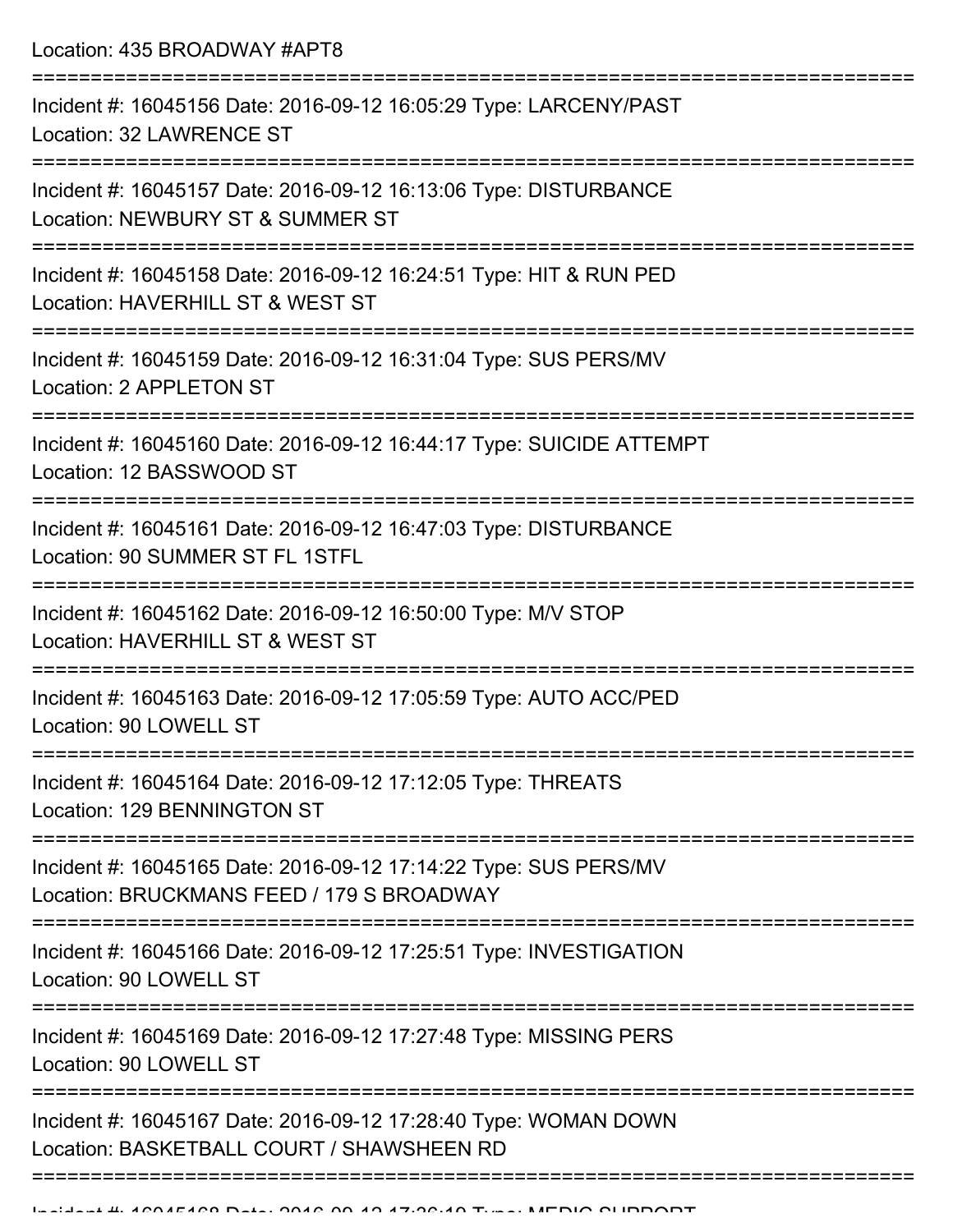Location: 170 AMESBURY ST

| Incident #: 16045170 Date: 2016-09-12 17:51:19 Type: M/V STOP<br>Location: S BROADWAY & SHATTUCK ST                        |
|----------------------------------------------------------------------------------------------------------------------------|
| Incident #: 16045171 Date: 2016-09-12 17:57:34 Type: VIO CITY ORD<br>Location: 18 KENWOOD PL                               |
| Incident #: 16045172 Date: 2016-09-12 18:22:42 Type: ASSSIT OTHER PD<br><b>Location: CURRANT HILL RD</b>                   |
| Incident #: 16045173 Date: 2016-09-12 18:27:57 Type: SUS PERS/MV<br><b>Location: ALLYN TER</b>                             |
| Incident #: 16045176 Date: 2016-09-12 18:35:17 Type: CK WELL BEING<br>Location: 6 BERKELEY ST                              |
| Incident #: 16045174 Date: 2016-09-12 18:36:09 Type: ALARM/BURG<br>Location: OFFICE MANAGER / 250 CANAL ST FL 5TH          |
| Incident #: 16045175 Date: 2016-09-12 18:38:19 Type: COURT DOC SERVE<br>Location: 9 PROVIDENCE ST                          |
| Incident #: 16045177 Date: 2016-09-12 18:41:38 Type: ANIMAL COMPL<br><b>Location: FULTON ST</b>                            |
| Incident #: 16045178 Date: 2016-09-12 18:45:33 Type: WIRE DOWN<br>Location: 160 WATER ST                                   |
| Incident #: 16045179 Date: 2016-09-12 18:54:51 Type: COURT DOC SERVE<br>Location: 20 MARSTON ST                            |
| Incident #: 16045180 Date: 2016-09-12 19:13:18 Type: M/V STOP<br>Location: CANAL ST & HAMPSHIRE ST                         |
| Incident #: 16045182 Date: 2016-09-12 19:13:34 Type: SUS PERS/MV<br>Location: GREATER LAWRENCE FAMILY HEALTH / 150 PARK ST |
| Incident #: 16045181 Date: 2016-09-12 19:15:38 Type: M/V STOP<br>Location: CANAL ST & HAMPSHIRE ST                         |
| Incident #: 16045183 Date: 2016-09-12 19:18:18 Type: 911 HANG UP                                                           |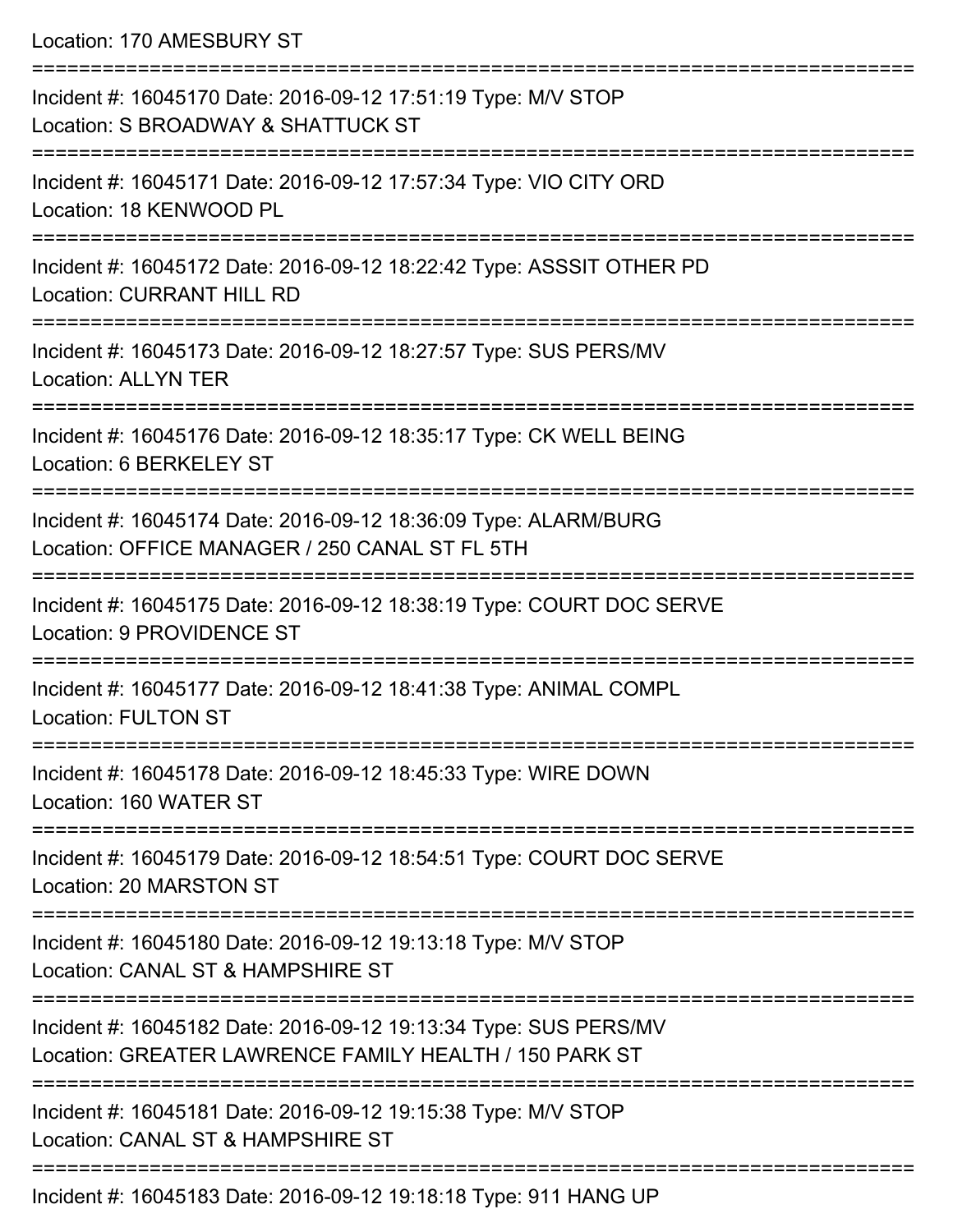| Incident #: 16045184 Date: 2016-09-12 19:19:17 Type: NOISE ORD<br>Location: HAFFNERS CAR WASH / 330 S BROADWAY |
|----------------------------------------------------------------------------------------------------------------|
| Incident #: 16045185 Date: 2016-09-12 19:24:18 Type: GENERAL SERV<br>Location: 79 CROSS ST FL 3                |
| Incident #: 16045186 Date: 2016-09-12 19:33:33 Type: NOTIFICATION<br>Location: 73 ELM ST                       |
| Incident #: 16045187 Date: 2016-09-12 19:35:51 Type: FIGHT<br>Location: 114 WATER ST #1                        |
| Incident #: 16045188 Date: 2016-09-12 19:40:57 Type: ALARMS<br>Location: 34 HILLSIDE AV<br>--------            |
| Incident #: 16045189 Date: 2016-09-12 20:10:50 Type: M/V STOP<br>Location: BAY STATE RD & WATER ST             |
| Incident #: 16045190 Date: 2016-09-12 20:30:43 Type: HIT & RUN M/V<br>Location: BROADWAY & CROSS ST            |
| Incident #: 16045191 Date: 2016-09-12 20:52:23 Type: COURT DOC SERVE<br>Location: 20 ALLSTON ST #B             |
| Incident #: 16045192 Date: 2016-09-12 20:53:04 Type: AUTO ACC/NO PI<br>Location: 713 HAVERHILL ST              |
| Incident #: 16045193 Date: 2016-09-12 20:54:29 Type: HIT & RUN M/V<br>Location: EAST HAVERHILL ST & FERRY ST   |
| Incident #: 16045194 Date: 2016-09-12 20:56:55 Type: DISTURBANCE<br>Location: ANDOVER ST & S BROADWAY          |
| Incident #: 16045195 Date: 2016-09-12 20:57:47 Type: MEDIC SUPPORT<br>Location: 151 WEST ST                    |
| Incident #: 16045196 Date: 2016-09-12 21:24:11 Type: MAL DAMAGE<br>Location: 63 BROOKFIELD ST FL 3             |
| Incident #: 16045197 Date: 2016-09-12 21:26:03 Type: M/V STOP                                                  |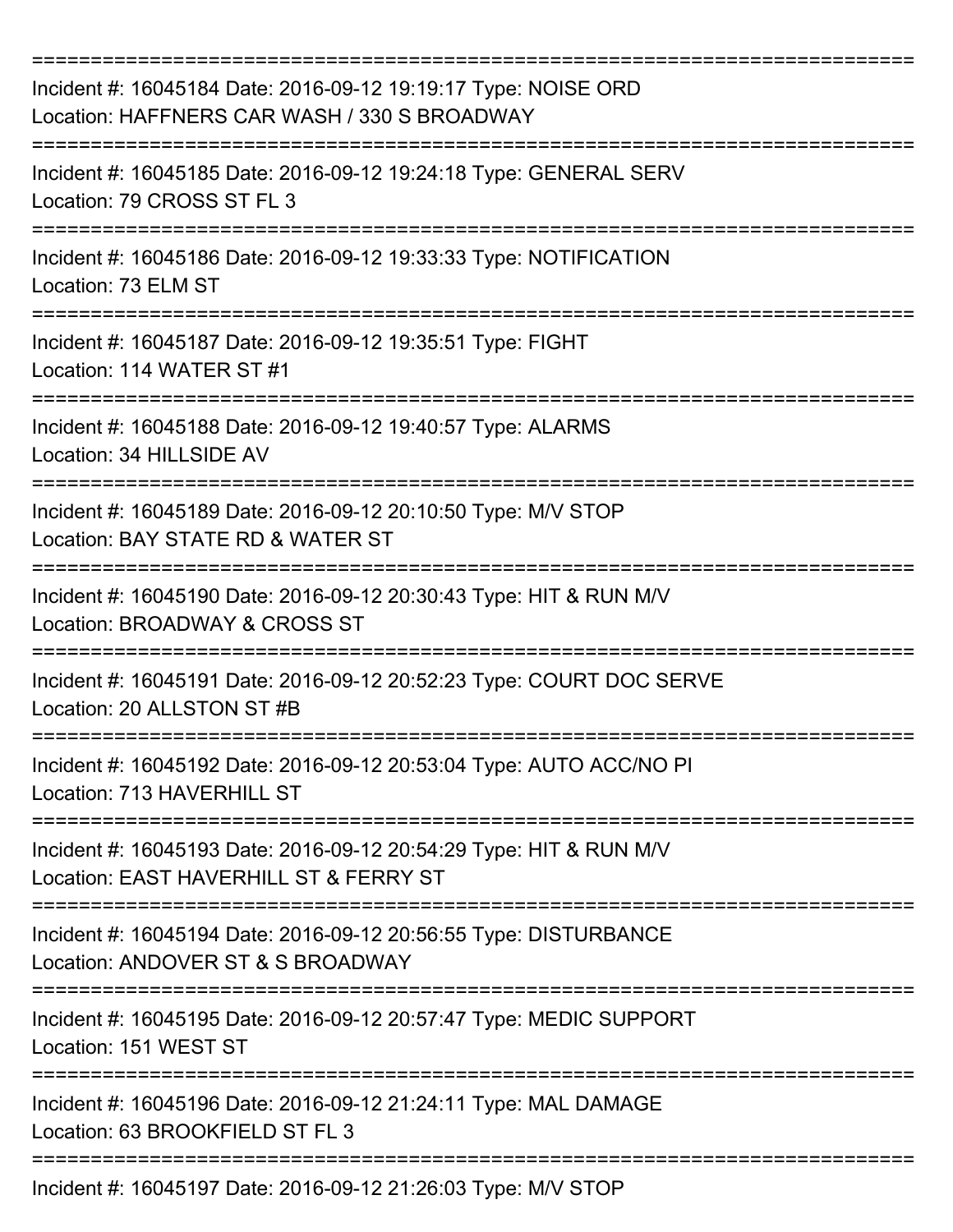| Incident #: 16045198 Date: 2016-09-12 21:34:38 Type: UNWANTEDGUEST<br>Location: 23 BODWELL ST FL 2                 |
|--------------------------------------------------------------------------------------------------------------------|
| Incident #: 16045199 Date: 2016-09-12 21:49:12 Type: FIGHT<br>Location: 391 CHESTNUT ST                            |
| Incident #: 16045200 Date: 2016-09-12 21:50:55 Type: DISTURBANCE<br>Location: BENNINGTON ST & ERVING AV            |
| Incident #: 16045201 Date: 2016-09-12 21:52:35 Type: LOUD NOISE<br>Location: 48 KINGSTON ST                        |
| Incident #: 16045202 Date: 2016-09-12 22:14:56 Type: RECOV/STOL/MV<br>Location: 268 PARK ST                        |
| Incident #: 16045203 Date: 2016-09-12 22:19:04 Type: LOUD NOISE<br>Location: 22 SUNSET AV                          |
| Incident #: 16045204 Date: 2016-09-12 22:21:23 Type: ALARMS<br>Location: PORTUGUESE A SALAZAR CLUB / 2 SARATOGA ST |
| Incident #: 16045205 Date: 2016-09-12 22:44:02 Type: INVEST CONT<br>Location: 18 HANCOCK ST                        |
| Incident #: 16045206 Date: 2016-09-12 22:46:57 Type: ALARM/BURG<br>Location: OLIVER SCHOOL / 183 HAVERHILL ST      |
| Incident #: 16045207 Date: 2016-09-12 22:51:26 Type: NOTIFICATION<br>Location: 227 PARK ST                         |
| Incident #: 16045208 Date: 2016-09-12 23:05:36 Type: M/V STOP<br>Location: S UNION ST & WINTHROP AV                |
| Incident #: 16045209 Date: 2016-09-12 23:31:17 Type: CK WELL BEING<br>Location: BOWDOIN ST & CLIFTON ST            |
| Incident #: 16045210 Date: 2016-09-12 23:38:59 Type: ALARMS<br>Location: ALTERNATIVE SCHOOL / 41 LEXINGTON ST      |
| Incident #: 16045211 Date: 2016-09-12 23:43:22 Type: SUS PERS/MV                                                   |